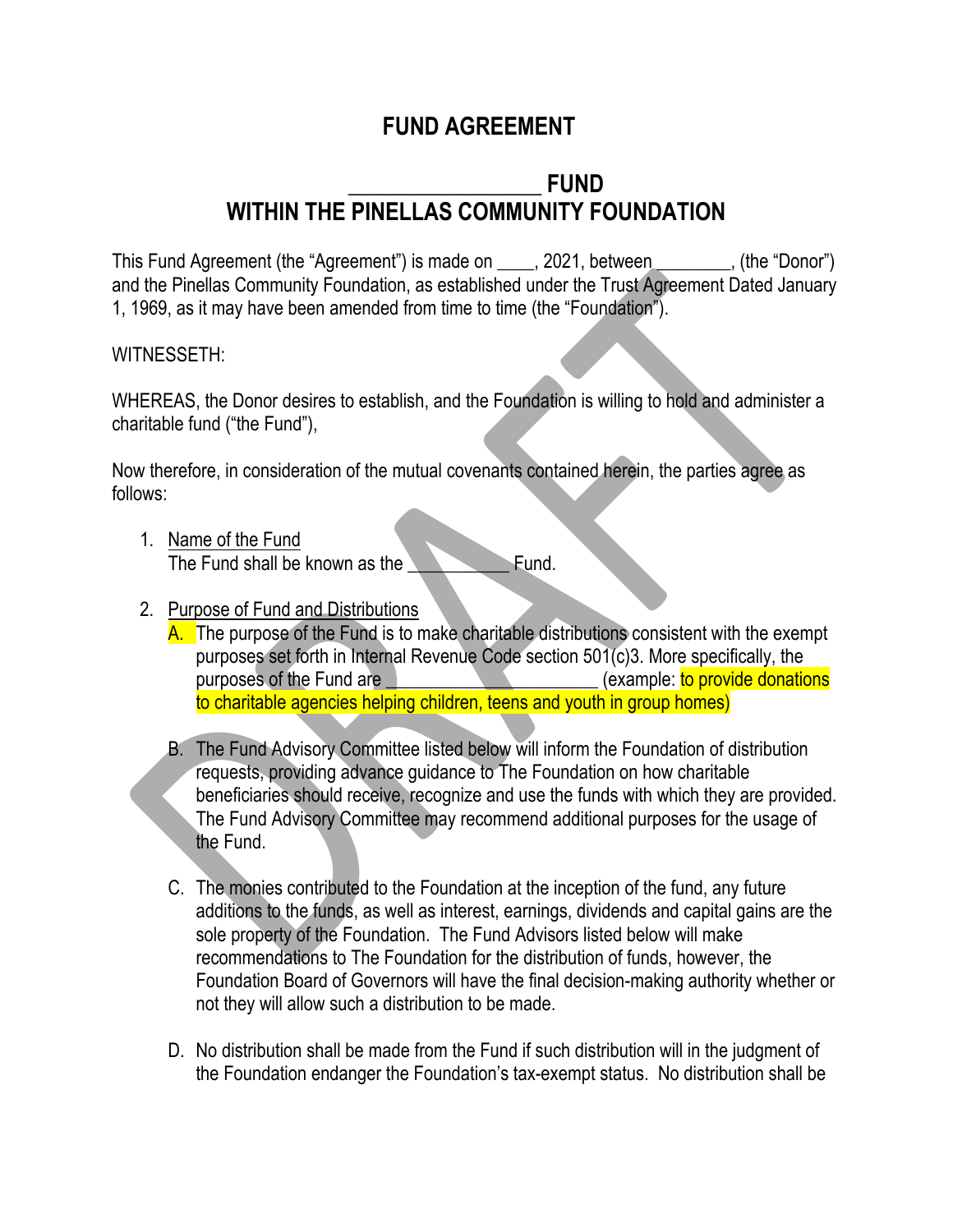made from the Fund to donors, advisors or related parties as grants, loans, compensation or similar payments.

## 3. Fund Advisory Committee

- A. The Donor requests the creation of a Fund Advisory Committee, comprised of members which are not related parties of the Donor, but are members of the community wellsuited to advise the Foundation on the usage of the Fund for benefit of the community.
- B.  $\Box$  are the initial members of the Fund Advisory Committee. The members of the Fund Advisory Committee will work collectively to recommend distribution requests to the Foundation from the Fund.
- C. The Fund Advisory Committee functions in an advisory role and make recommendations for distribution from the Fund. The Foundation Board of Governors retains ultimate authority over distribution of funds and will do its best to honor the advice of the Fund Advisory Committee.
- D. In the event that members of the Fund Advisory Committee are unable to serve, additional members may be appointed. New members shall be (ex. Family members, friends, board members) The appointment of new committee members shall be made in writing, approved by the Foundation, and maintained in the books and records of the Foundation.
- E. At any time, should there be no known committee members to serve on the Fund Advisory Committee, the Foundation Board of Governors will attempt to make distributions from the fund that most nearly approximate the types of distributions previously made from the Fund.

## 4. Gifts

- A. The original donor(s) to the Fund will receive gift recognition in the Foundation's annual reports. The name of this donor is **Example 20** Detailed gift information is provided in Exhibit A.
- B. The Fund is intended to receive contributions from the community and other donors who wish to support the purposes for which the Fund is established. Although the Donor is establishing the Fund, it is their wish that others will be excited about the purposes of the fund and find value in supporting the Fund.

## 5. Spending Policy

It is intended that the Fund will continue as long as the need for it exists and as long as assets continue to be held in the Fund for the charitable purposes described above. For the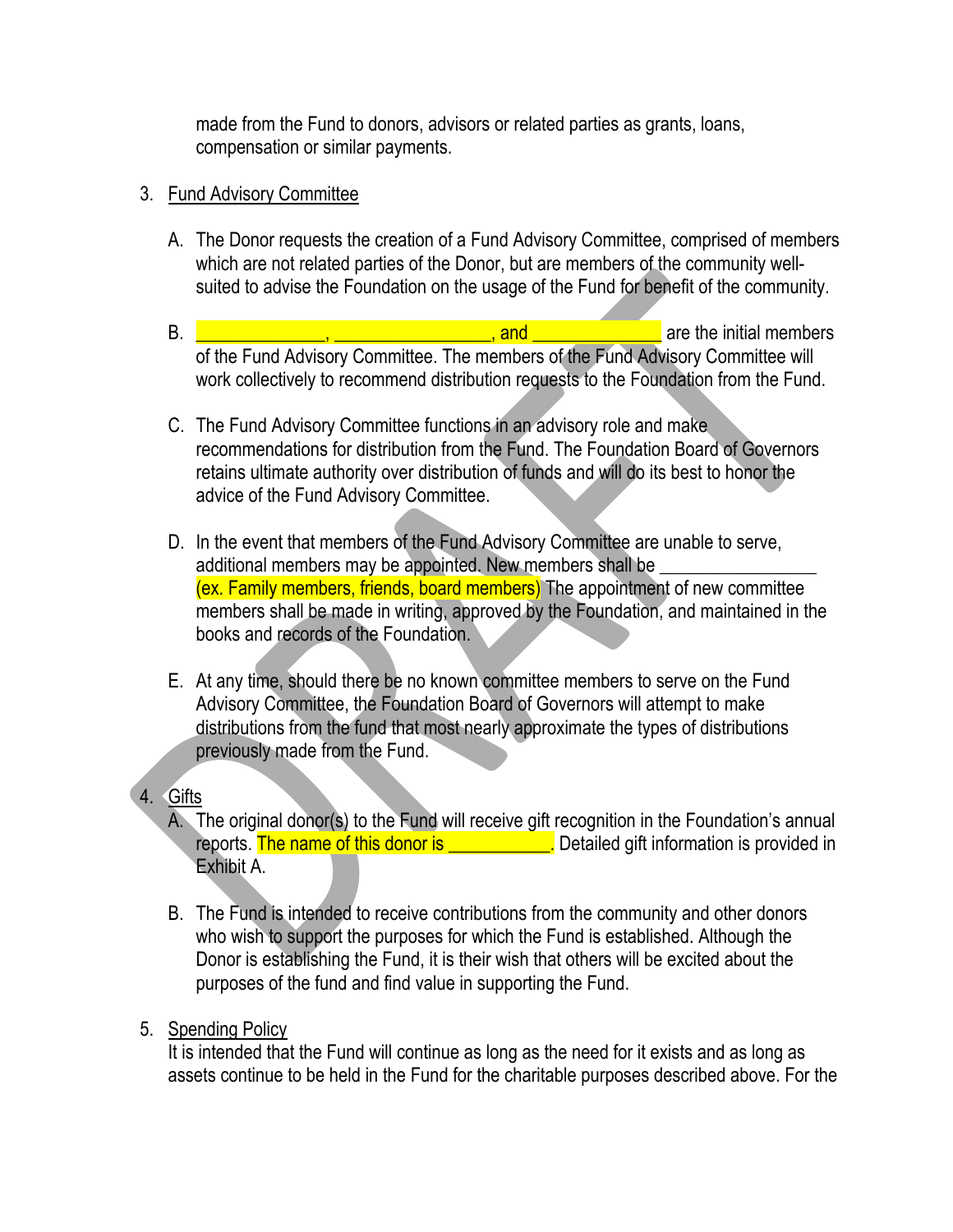avoidance of doubt, the Fund is not an endowment fund, and the Fund may make distributions, out of both principal and income.

## 6. Administrative and Variance Provisions

Should, in the sole discretion of the Board of Governors of the Foundation, the purposes for which the Fund was created ever become unnecessary, incapable of fulfillment, undesirable, impractical, obsolete, or no longer adapted to the needs of the community, it is the Board's responsibility to use the Fund for purposes which most nearly approximate, in the good faith opinion of the Board, the original purpose of the Fund. Additionally, the Foundation shall administer the Fund pursuant to the applicable Florida statutes, the Foundation Trust Agreement, and the Foundation's bylaws. The Foundation shall have all powers of modification or removal of purposes of the Fund as specified in 26 CFR 1.170A- $9(f)(11)(v)(B)$ .

# 7. Not a Separate Trust

All assets in the Fund shall be a component part of the Foundation as defined in 26 CFR 1.170A-9(f)(11), as amended, and not a separate trust or nonprofit corporation. The exclusive legal control over the Fund shall be vested with the Foundation.

# 8. Investment of Funds

- A. The Foundation shall invest the assets of the Fund as it deems appropriate and may commingle said assets with other assets of the Foundation, provided that the separate identity and accounting of the Fund shall be maintained.
- B. The Foundation, in its sole discretion, shall choose the institution where it shall invest the assets, and may change such institution, as needed. Such an institution will always be an institution registered with the U.S. Securities and Exchange Commission.
- C. The institution where the Foundation invests the assets, will charge a monthly investment fee to the Fund, in accordance with fee schedules approved by the Foundation's Board of Governors.

## 9. Fees

For its services, The Foundation shall be entitled to collect from the Fund a sum to be set annually by the Foundation's Board of Governors, which sum shall be consistent with what the Foundation charges other Restricted Funds which are a part of its assets.

## 10. Modification of Agreement

This sections of this agreement regarding Name, Purpose of Fund and Distribution, Fund Advisors, and Spending Policy may be modified by the joint agreement of both the Foundation and the Donor.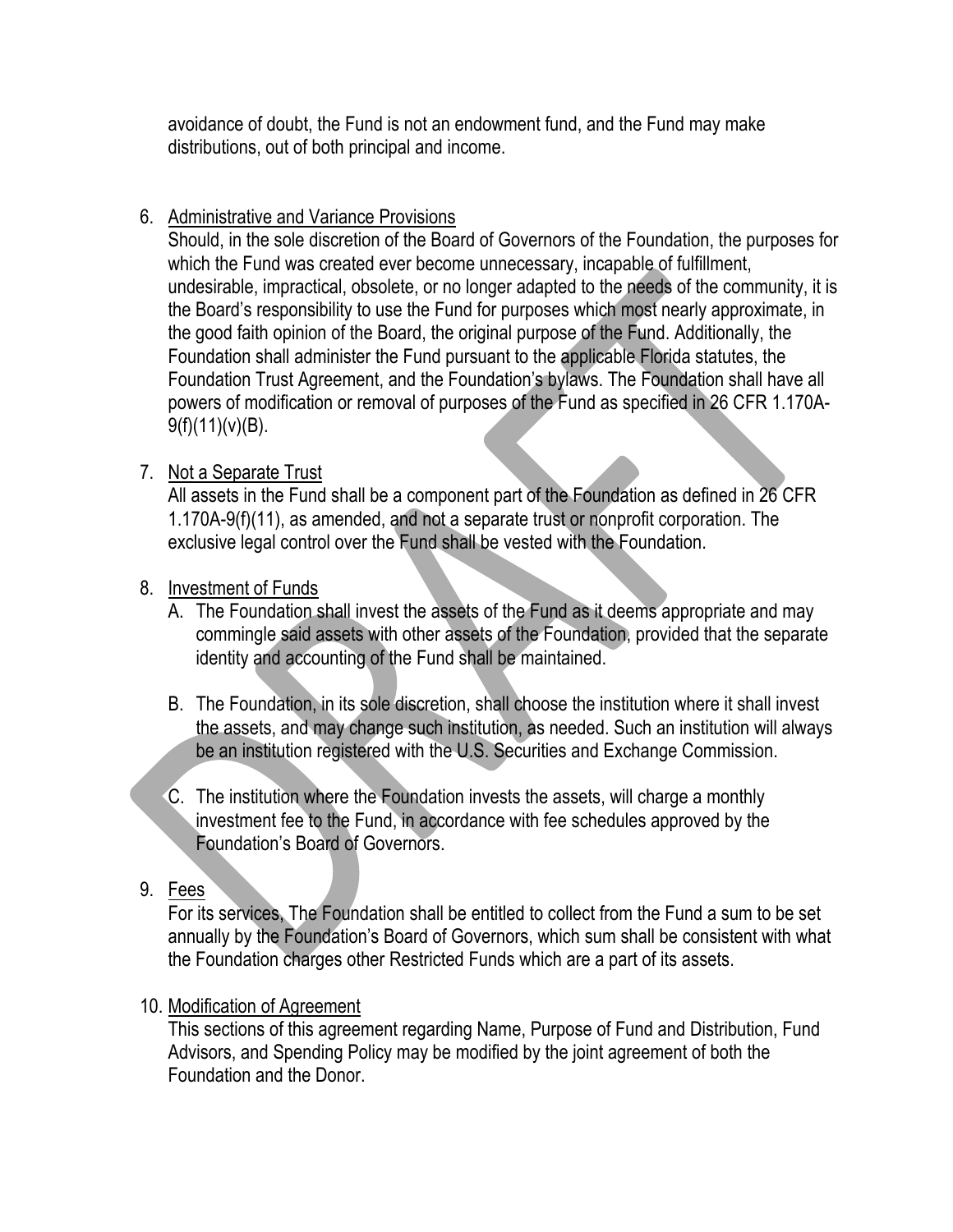### 11. Trust Agreement

Any matters involving the Fund, not covered in this Agreement, if any, shall be governed by the terms of that certain Trust Agreement, dated January 1, 1969, which created the Pinellas County Community Foundation, and which is recorded in the public records of Pinellas County, O.R. Book 3588, beginning at page 20, as amended.

In Witness Whereof, the Donors and the Foundation have executed this four (4) page Agreement as of the date first above written.

| Name                                 |
|--------------------------------------|
| Donor                                |
|                                      |
|                                      |
|                                      |
| Name                                 |
| <b>Donor</b>                         |
|                                      |
|                                      |
|                                      |
| Duggan Cooley, Secretary             |
| <b>Board of Governors</b>            |
| <b>Pinellas Community Foundation</b> |
|                                      |
|                                      |
|                                      |
|                                      |
|                                      |
|                                      |
|                                      |
|                                      |
|                                      |
|                                      |
|                                      |
|                                      |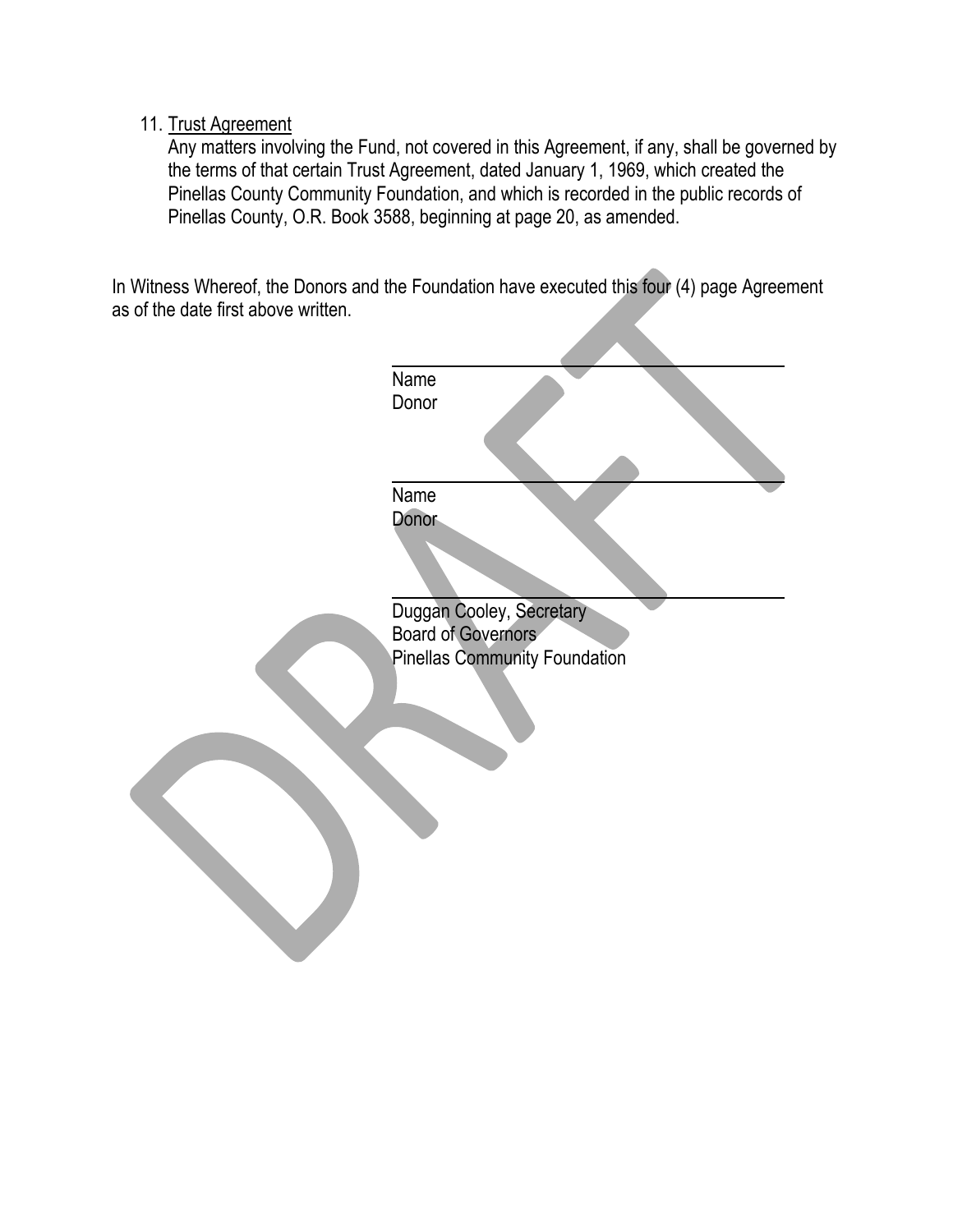## **EXHIBIT A**

#### **CONTRIBUTION INFORMATION**

**Estimated Value of Initial Contribution** \_\_\_\_\_\_\_\_\_\_\_\_\_\_\_\_\_\_\_\_

#### **Form of Contribution**

**\_\_\_Check –** Made payable to Pinellas Community Foundation and returned to: 17755 US Highway 19 North, Suite 150 Clearwater, FL 33764

> **Securities** – Instructions for Electronic and Paper Stock **Transfers**

\_\_\_**Donation from Another Charitable Organization**

Name of Charitable Organization

\_\_\_**Other** (e.g., Life Insurance Policy, Bequest in a will) – Please Specify:

By signing below, I request that the Pinellas Community Foundation open a Donor Advised Fund as indicated above. I have read and understand the Donor Advised Fund Guidelines and agree to its terms and conditions. I understand the following:

 $\blacksquare$ 

- 1. The law requires final grant making decisions be made by the Foundation's Board of Governors. It is the intention of the Board to fulfill all grant recommendations.
- 2. Grants recommended from the fund are to be made only to qualified U.S. 501(c)(3) public charities and used exclusively for charitable purposes, not for the private benefit of the donor advisor.

| Donor Signature | Date |
|-----------------|------|
| Donor Signature | Date |